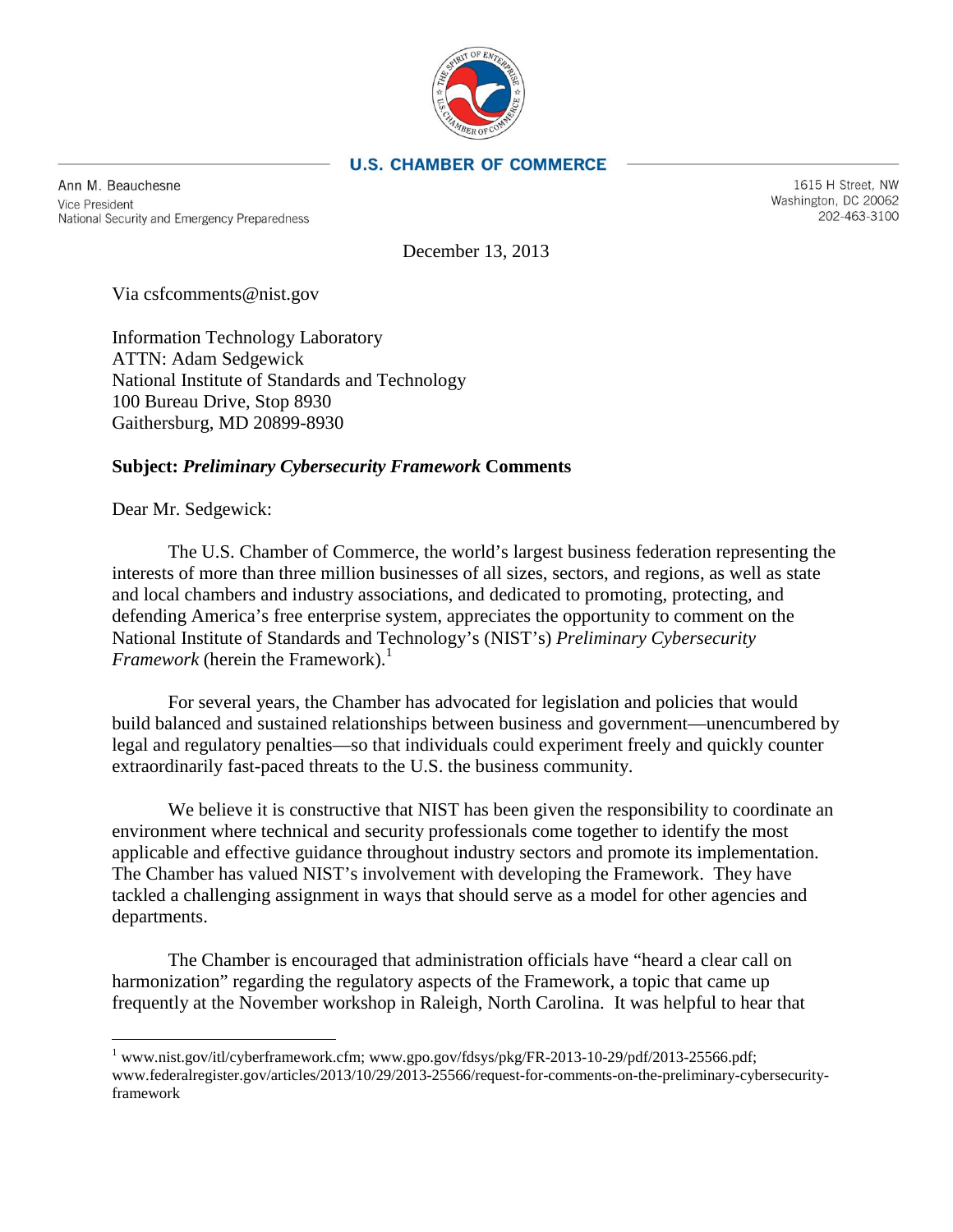encouraging harmonization—and not creating new rules—is a top Department of Homeland Security (DHS) priority.<sup>2</sup> Similarly, a top DHS official noted last week that the goal of the Framework is "to create a market for performance goals," not a compliance market. "This is not a ruse to get regulation," the official stressed. $3$  The Chamber urges other agencies and departments, not just DHS, to take a similarly nonregulatory approach to the Framework. We believe that the Framework must be collaborative, flexible, and innovative over the long term to genuinely help businesses counter cyber threats.

Four themes underpin the Chamber's letter:

- The Chamber believes that "adoption" of the Framework refers to a critical infrastructure *voluntarily using* the Framework as part of its risk management program.
- Appendix B of the current Framework is not a privacy methodology that the Chamber supports. However, we value good-faith efforts by administration and NIST officials to work with industry to produce a privacy methodology that is smart, targeted, and implementable. The overall Framework, which includes the privacy methodology, focuses fundamentally on critical infrastructure sectors; thus, the privacy methodology must not apply to commercial data activities outside of the Framework's narrow cybersecurity context. The Chamber urges NIST and the administration to produce a revised privacy methodology that industry can support prior to releasing the first version of the Framework in February 2014.
- With the launch of the Framework, the United States needs to strengthen its strategy to deter bad actors in cyberspace. Restraint needs to be a guiding principle. But the Chamber believes that the United States needs to redouble its efforts to shift the costs associated with cyber attacks on America's private sector to those responsible in ways that are timely, legal, and proportionate.
- The Chamber proposes collaborating with NIST after the February release of version 1.0 of the Framework to facilitate a lessons-learned venue to help businesses that use the Framework. We believe that NIST should continue playing a visible role, which lawmakers and the administration ought to support, in future efforts to update the Framework.

<span id="page-1-0"></span><sup>&</sup>lt;sup>2</sup> http://insidecybersecurity.com/Cyber-Daily-News/Daily-News/officials-say-message-received-on-outstandingcybersecurity-framework-issues/menu-id-1075.html

<span id="page-1-1"></span><sup>3</sup> http://insidecybersecurity.com/Cyber-Daily-News/Daily-News/dhs-officials-stress-need-to-focus-cybersecurityframework-incentives-on-smaller-entities/menu-id-1075.html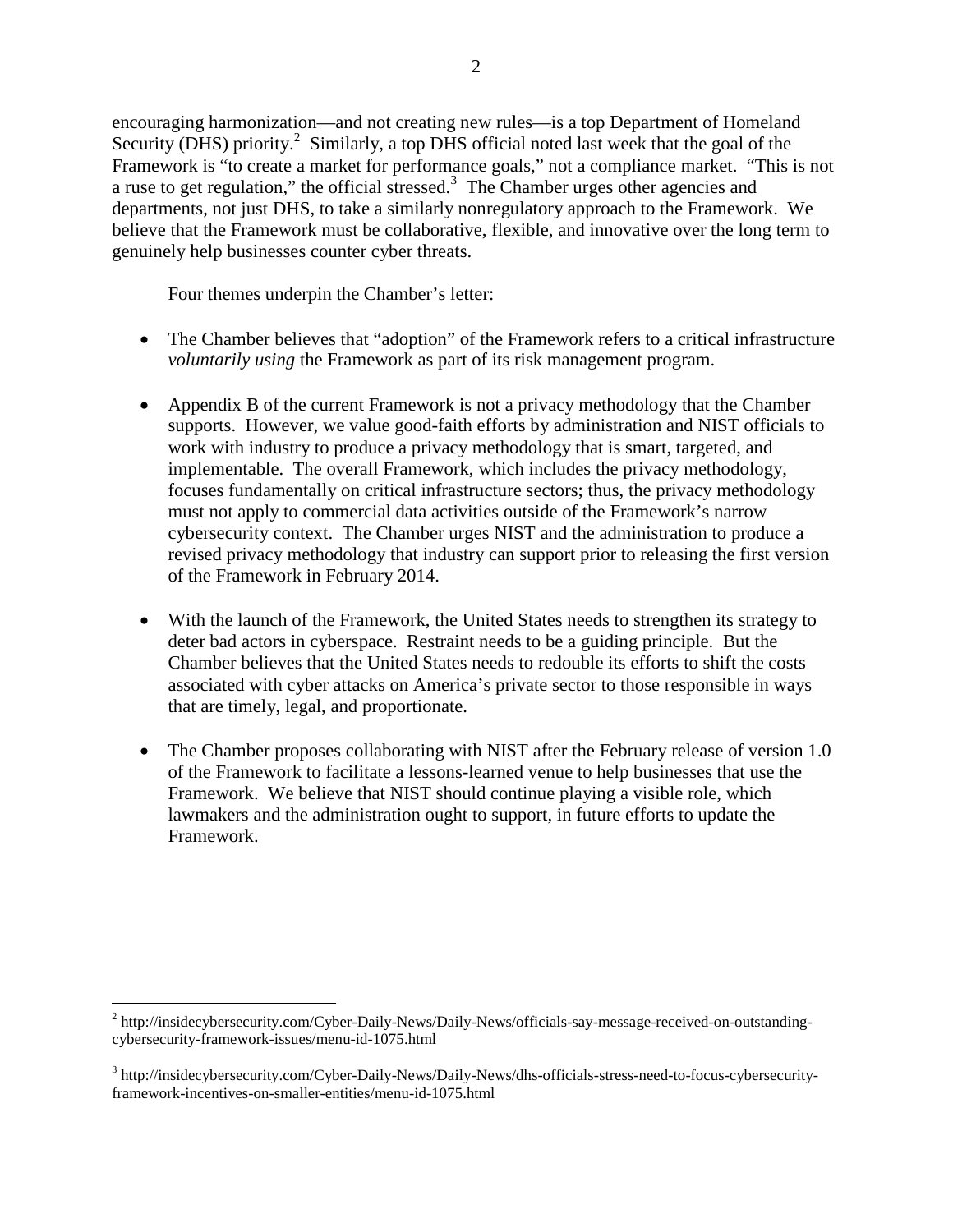NIST requests in their notice that stakeholders consider several questions.<sup>4</sup> The Chamber appreciates being able to provide the following perspectives:

**1. Does the Framework adequately define outcomes that strengthen cybersecurity and support business objectives?** 

The Framework offers a road map for assisting a critical infrastructure to enhance its cybersecurity. Specifically, the Framework utilizes a linear profile mechanism, which entails comparing a business' "Current Profile" with its "Target Profile." A business is supposed to be able to sketch how it is managing cybersecurity risks and assess areas for improvement. Next, the Target Profile should guide how business and security professionals prioritize resources and measure progress toward their cybersecurity objectives.

It is positive that the Framework Profile tracks with the Chamber's recommendation in its April comments<sup>5</sup> urging NIST to use a cybersecurity capability maturity model as a means of reducing risks to critical infrastructure. In our view, key characteristics that a maturity model should offer businesses include:

- Enabling critical infrastructure owners and operators to evaluate and benchmark cybersecurity capabilities.
- Sharing best practices and other relevant information with industry partners as a means to improve cybersecurity capabilities.
- Assisting critical infrastructure owners and operators with prioritizing investments in cybersecurity.

### **2. Does the Framework enable cost-effective implementation?**

It is too soon to say if the Framework enables cost-effective implementation. Complicating matters, many of the proposed incentives are not ready to support usage of the Framework. $\frac{6}{5}$  However, the Chamber welcomes NIST's sensitivity to the issue of cost, since it is the owners and operators of critical infrastructure that must judge whether using the Framework is cost-effective relative to real or perceived gains in security. NIST appreciates that cybersecurity is just one of several costs related to managing risks and threats. Some organizations have relatively sufficient budgets to devote to human talent (in-house and external) and equipment; others do not.

The Framework should facilitate cost-effective implementation because so-called adoption is ostensibly voluntary and the usage of certain practices and controls is not mandatory.

<span id="page-2-0"></span><sup>4</sup> See p. i of the Framework, available at www.nist.gov/itl/upload/preliminary-cybersecurity-Framework.pdf, via www.nist.gov/itl/cyberFramework.cfm#.

<span id="page-2-1"></span> $5 \text{ http://csrc.nist.gov/cyberframework/rfi}$  comments/040813 us chamber of commerce.pdf; www.ntia.doc.gov/files/ntia/29apr13\_chamber\_comments.pdf

<span id="page-2-2"></span> $6$  www.whitehouse.gov/blog/2013/08/06/incentives-support-adoption-cybersecurity-framework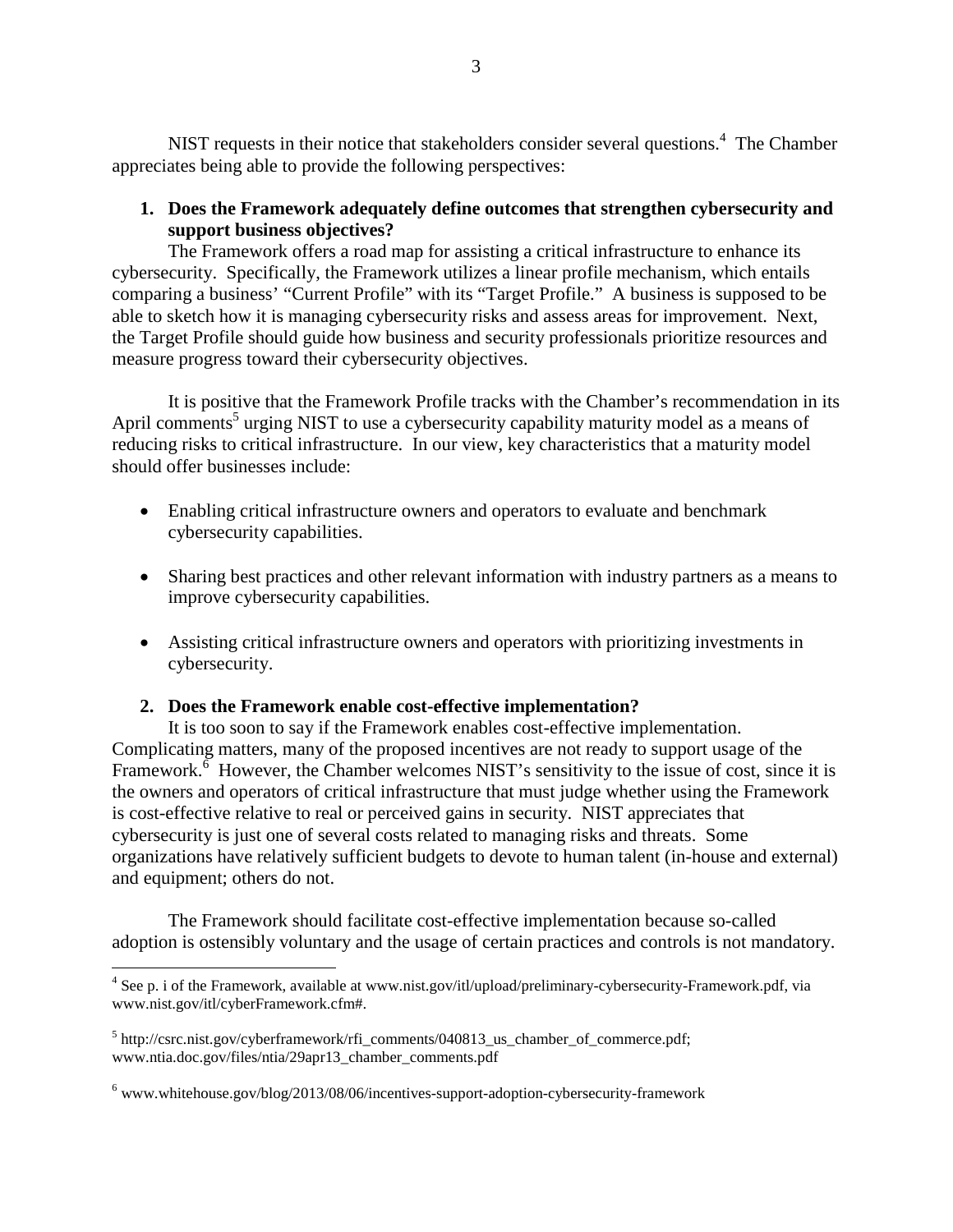Helping with the cost factor, the Framework should allow organizations to use it and comply with an array of government information-security rules impacting a sector or an individual company.

A crucial variable to enabling efficiency is ensuring that using the Framework does not become a check-the-box exercise in which policymakers would have considerable influence. The Chamber believes that if lawmakers and agency and department leaders regulate in this space, the Framework would become bureaucratically sluggish over time and a barrier to Framework participation and enhanced security.

# **3. Does the Framework appropriately integrate cybersecurity risk management into business risk management?**

The Chamber believes that the intended audience for the Framework is primarily critical infrastructure "at greatest risk," which is a relatively well-defined subset of critical infrastructure.<sup>7</sup> As such, the Framework is likely to be initially tested by entities that already have functioning enterprise risk management programs.

Several participants at the fifth Framework workshop debated the issue of what "adoption" of the Framework means.<sup>8</sup> The Chamber believes that adoption of the Framework refers to a critical infrastructure or any organization *voluntarily using* the Framework as part of its risk management processes. The bottom line is that voluntary usage of the Framework must allow for maximum flexibility in how an organization manages its cybersecurity risk and participates in the DHS Voluntary Program, which is called for under Executive Order (EO) 13636, *Improving Critical Infrastructure Cybersecurity*.

The Chamber welcomes NIST's position that adoption should not to be prescriptive, much less mandatory. According to NIST, *"An organization adopts the framework when it uses the Cybersecurity Framework as a key part of its systematic process for identifying, assessing, prioritizing, and/or communicating: cybersecurity risks, current approaches and efforts to address those risks, and steps needed to reduce cybersecurity risks as part of its management of the organization's broader risks and priorities*" [emphasis in original].<sup>9</sup>

<span id="page-3-0"></span><sup>7</sup> See section 9 of the February 2013 Executive Order (EO) 13636 titled *Improving Critical Infrastructure Cybersecurity*, which calls on the Homeland Security Secretary to identify critical infrastructure "at greatest risk"; it is available at www.gpo.gov/fdsys/pkg/FR-2013-02-19/pdf/2013-03915.pdf.

<span id="page-3-1"></span><sup>8</sup> www.nist.gov/itl/csd/5th-cybersecurity-framework-workshop-november-14-15-2013.cfm

<span id="page-3-2"></span><sup>9</sup> http://insidecybersecurity.com/iwpfile.html?file=pdf13%2Fcs12042013\_nist\_cybersecurity\_framework\_ update.pdf; http://insidecybersecurity.com/Cyber-Daily-News/Daily-News/nist-works-on-adoption-definition-asindustry-groups-seek-recognition-of-cyber-efforts/menu-id-1075.html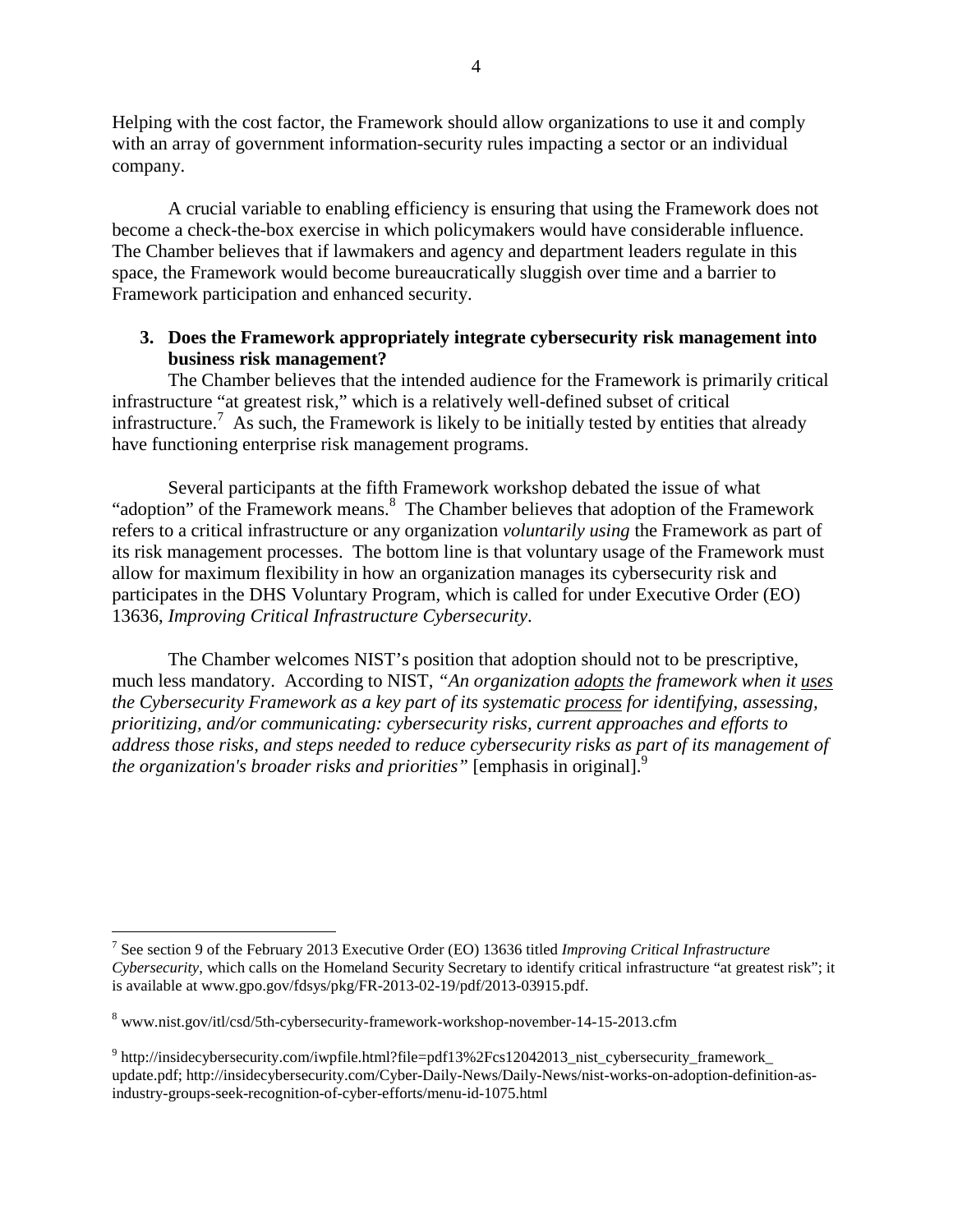**4. Does the Framework provide the tools for senior executives and boards of directors to understand risks and mitigations at the appropriate level of detail?** 

The Chamber believes that NIST's inclusion of a *Message to Senior Executives on the Cybersecurity Framework* is helpful and concise.<sup>10</sup> Cybersecurity has emerged as a top priority for the Chamber. We believe that information security should be part of all businesses' risk management efforts.<sup>11</sup> In an interconnected world, economic security and national security are linked. The Chamber urges businesses to take the Framework out for a "test drive" to compare what activities the Framework calls for and what works in reality. The intent should be to improve the Framework by using it, including assisting boards and senior executives with prioritizing investments in cybersecurity. Indeed, the Chamber believes that the Framework needs to be developed and used in a manner that provides critical infrastructure owners and operators a return on their investments.

**5. Does the Framework provide sufficient guidance and resources to aid businesses of all sizes while maintaining flexibility?** 

Some businesses may require assistance with implementing the Framework, particularly small and midsize companies. The Chamber thinks that certain companies could play a role in mentoring their business partners in setting up a cybersecurity program or strengthening one that is already in place.

While some businesses may need help in implementing the Framework, the Framework should not become prescriptive in nature, which is a message NIST and the administration have heard repeatedly from industry. Businesses are wary of the Framework becoming prescriptive over time, which speaks to agency or departmental rules and mandates. The Chamber anticipates that sector-specific organizations would play a role in contributing guidance and resources to facilitate industry's use of the Framework.

Crucial to maintaining flexibility, the Framework needs to state that using it is voluntary and that businesses do not need to undertake all the cybersecurity activities in the Framework core. Further, the Informative References are neither exhaustive nor mandatory. Businesses should freely implement other standards, guidelines, and best practices, which NIST acknowledges.

### **6. Does the Framework express existing practices in a manner that enables effective use?**

It is too soon to say with accuracy whether the Framework expresses existing practices in a manner that enables effective use. Meanwhile, the Chamber would like to continue engaging NIST on how stakeholders can communicate cybersecurity practices in a manner that is accurate and consistent—but without sacrificing the flexibility businesses need to determine their own

<span id="page-4-0"></span><sup>&</sup>lt;sup>10</sup> A draft, two-page letter to business leaders is available at www.nist.gov/itl/upload/discussion-draft\_executiveoverview-082813.pdf.

<span id="page-4-1"></span><sup>&</sup>lt;sup>11</sup> See op-ed by Chamber president and CEO Thomas J. Donohue, *Cybersecurity = Economic Security*, which appeared in the September 30, 2013, editions of the *Washington Examiner* and the *Weekly Standard*.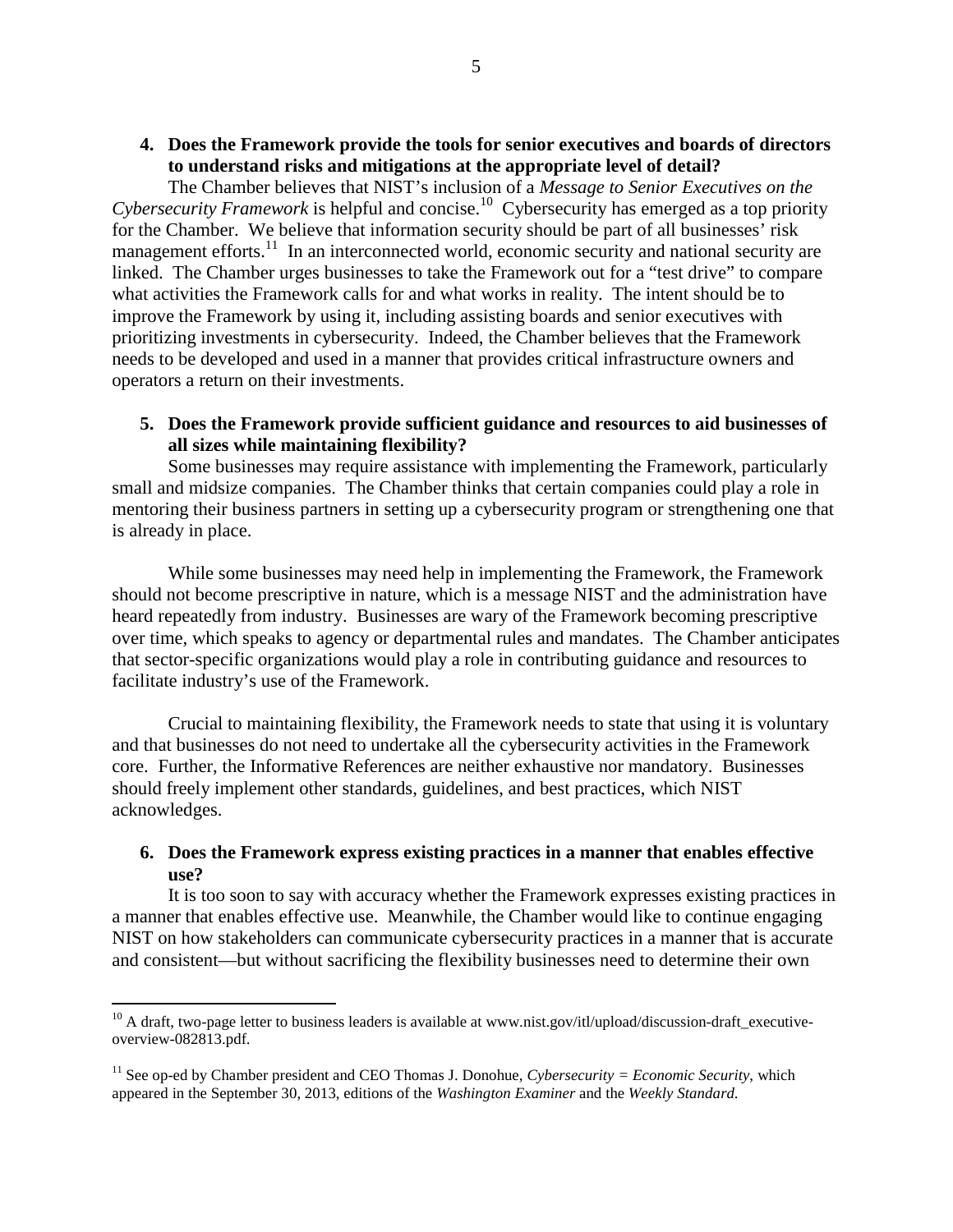"Current" and "Target" profiles.<sup>12</sup> For example, a critical infrastructure entity may recommend to an external business partner a Target Profile to convey important activities of the Framework core to prioritize. However, a key goal is for all stakeholders to communicate cybersecurity practices in a manner that compares "apples to apples" and "oranges to oranges" accurately, consistently, and flexibly.

# **7. Will the Framework be inclusive of, and not disruptive to, effective cybersecurity practices in use today, including widely used voluntary consensus standards that are not yet final?**

NIST is commended for promoting the inclusion of industry-led, global cybersecurity standards and best practices developed by public-private standards development bodies. Each sector generally has a prioritized and flexible approach to cybersecurity that meets the requirements of its members. The cybersecurity Framework, in our view, should not duplicate or conflict with existing regulatory programs, such as the North American Electric Reliability Corporation (NERC) cybersecurity standards program. Similar programs exist in the banking, chemical and other sectors. All in all, it is too early to assess whether the Framework aligns with—and not interferes with—the cybersecurity practices utilized by critical infrastructure.

# **8. Will the Framework enable organizations to incorporate threat information?**

The effective incorporation of cybersecurity threat information would probably vary from organization to organization, depending on its resources and sophistication. More to the point, the Chamber believes that the Framework would be incomplete without the enactment of information-sharing legislation that is supported by the business community. We welcome working with the administration and Congress toward this goal.

In our view, legislation is required to create a powerful sea change in the current information-sharing practices between government and the business community that reflects the conditions of an increasingly digital world.

The EO elevates the importance of bidirectional information sharing. This is a positive development that calls on government officials to produce timely, classified, and unclassified reports on cyber threats to specific targets, such as U.S. critical infrastructure. The Chamber urges the administration to support legislation that promotes the exchange of threat intelligence and protects companies that share this valuable information with appropriate government entities and industry peers.

# **9. Is the preliminary Framework presented at the right level of specificity?**

This question is related to the fifth one, pertaining to the sufficiency of guidance and resources needed to adhere to the Framework. NIST has attempted to write an initial Framework that meets the needs of organizations of all sizes and sophistication. It is the Chamber's impression that the Framework would align initially with businesses that have mature cybersecurity operations. More specificity is not needed and would likely complicate a process that should be as straightforward and easy as possible. However, we urge NIST to continue working with industry to refine the Framework and its elements going forward.

<span id="page-5-0"></span><sup>12</sup> See section 3.3 of the preliminary Framework, *Communicating Cybersecurity Requirements with Stakeholders*, p. 12.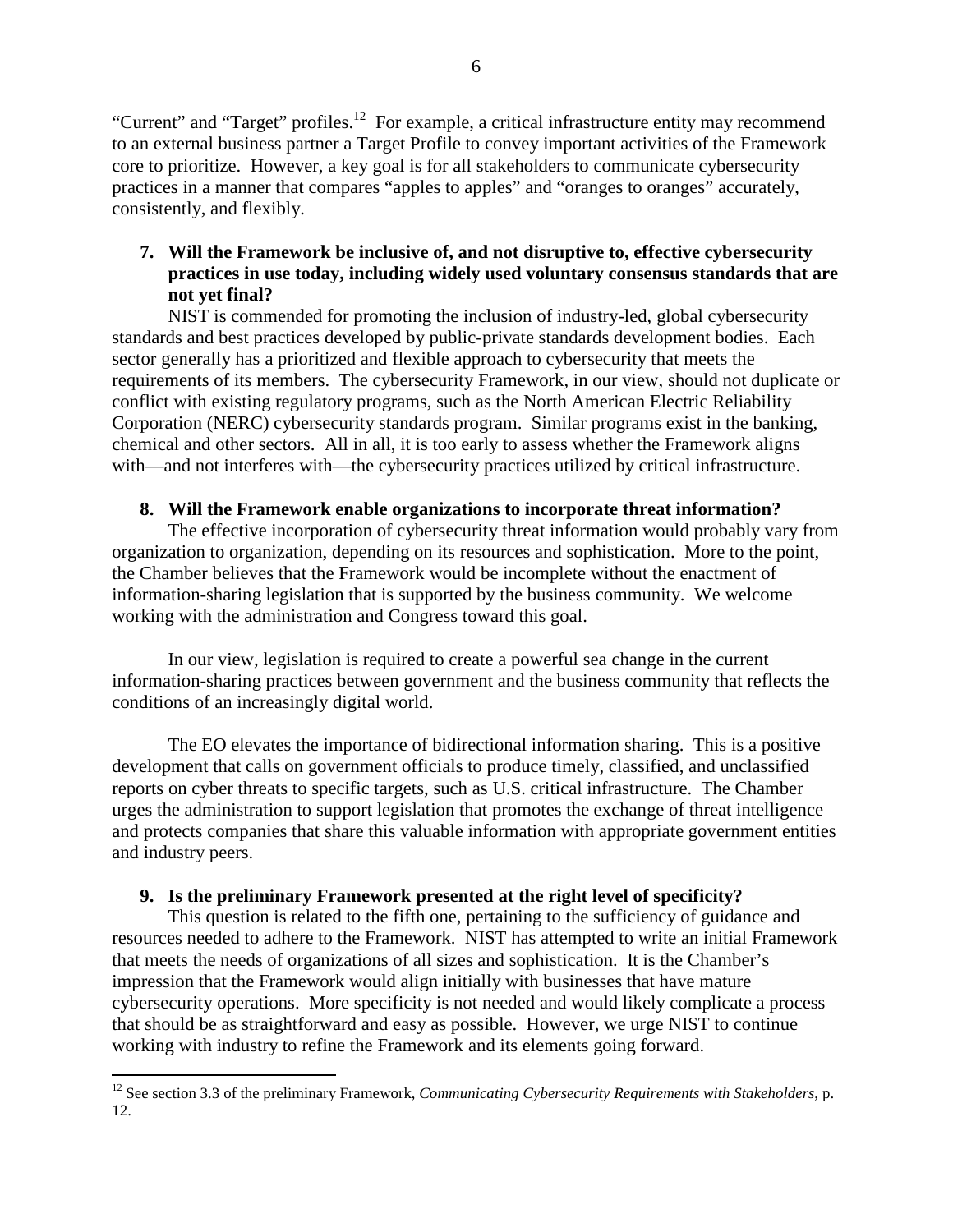The last two questions deal with privacy and civil liberties and have been combined to streamline answering them.

# **10. Does the Framework provide the right level of specificity and guidance for mitigating the impact of cybersecurity measures on privacy and civil liberties?**

and

# **11. Is the Framework sufficiently clear on how the privacy and civil liberties methodology [appendix B] is integrated with the Framework Core [appendix A]?**

The Chamber, in its April 2013 letter to NIST regarding principles that should guide the development and implementation of the Framework, writes that our organization is committed to working with policymakers to ensure that the cybersecurity Framework includes protections related to personal privacy. The cyber EO directs NIST to include "methodologies . . . to protect individual privacy and civil liberties" in the Framework. Also, section 5 of the EO directs senior federal officials to base their agencies' protection of privacy and civil liberties on Fair Information Practice Principles (FIPPS).

The Chamber's interpretation of the EO and Framework concludes that protecting personal privacy is an important business consideration, but that such activity needs limiting to specific cybersecurity activities, which the administration has not yet articulated sufficiently. In addition, we believe that privacy-protection assessments should be weighed only in the context of the voluntary use of the Framework by critical infrastructure entities. The fundamental objective of the Framework is reducing cybersecurity risks that critical infrastructure entities  $face<sup>13</sup>$ 

The Framework's sprawling privacy methodology is troubling. The current draft contains broad-based privacy principles that do not have an obvious connection to the core Framework or cybersecurity. Most privacy advocates and security practitioners recognize that not all cybersecurity measures or controls have privacy implications. The Chamber believes that the privacy methodology overreaches and could be interpreted as applying FIPPS to virtually any public or private sector organization, particularly commercial data activities outside the narrow scope of cybersecurity activities conducted by critical infrastructure.

The Chamber urges the administration to make clear in the Framework that privacy protections are being contemplated only in the context of critical infrastructure cybersecurity activities, which we believe they recognize, and are not being used to establish broader privacy requirements for industry. One way that the administration can make clear that privacy protections are related strictly to critical infrastructure cybersecurity activities would be to strike appendix B altogether and include more tailored privacy statements into the Framework. An alternative privacy methodology has already been provided to NIST and the administration for

<span id="page-6-0"></span> $<sup>13</sup>$  The Chamber believes that the intended audience of the framework is mainly critical infrastructure "at greatest"</sup> risk," a narrow field of critical infrastructure, which conforms to sound risk-management practices.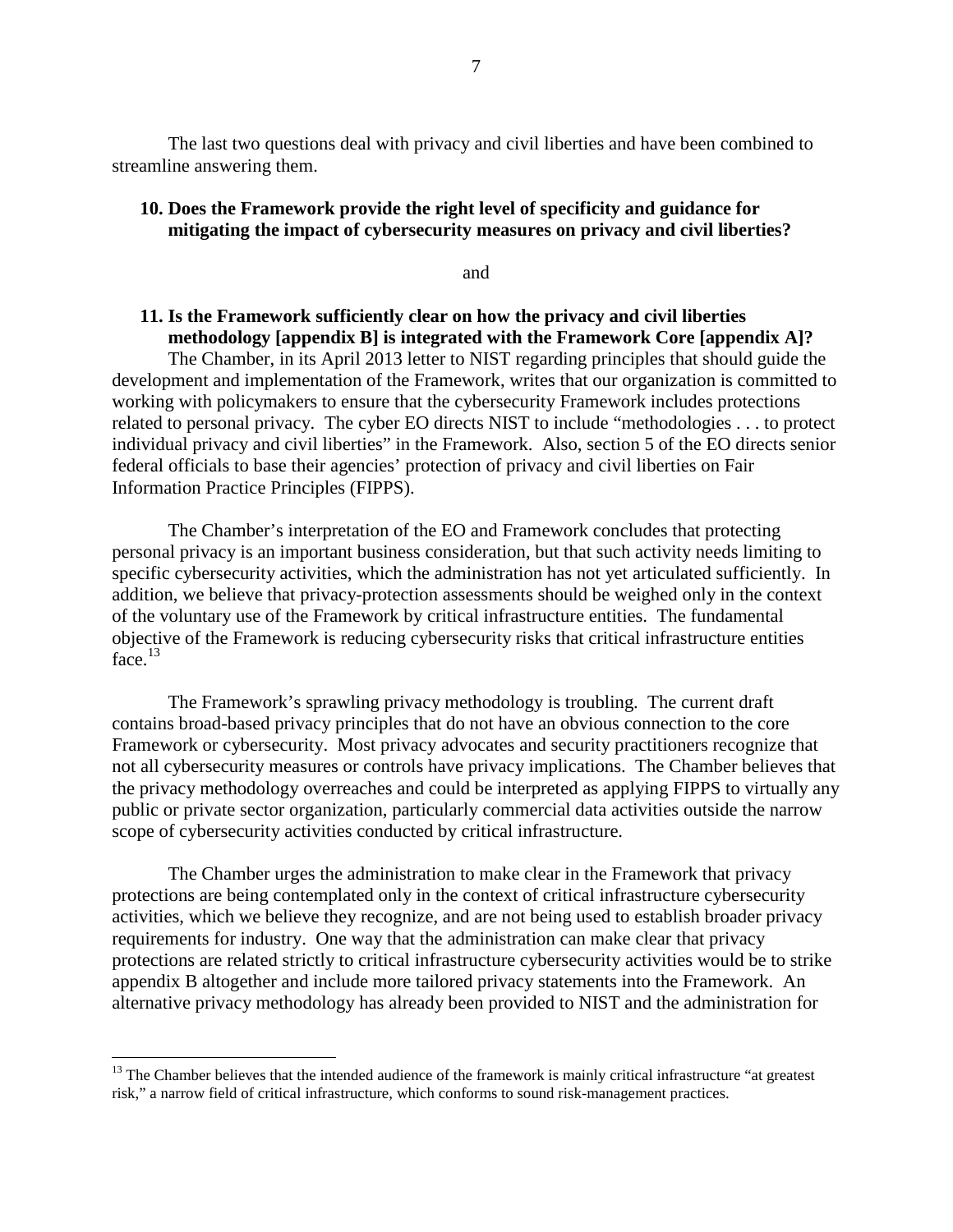consideration.[14](#page-7-0) The Chamber urges NIST and the administration to release a revised privacy methodology prior to issuing version 1.0 of the Framework in February 2014.

### **Deterring bad actors: The need to clarify and strengthen U.S. cybersecurity strategy**

It is crucial to highlight that the Chamber views cybersecurity legislation and public policies favorably that answer the following two questions affirmatively:

- Do they help businesses counter threats to their computer systems and assets?
- Do they increase costs on nefarious actors, such as rogue hackers, criminal gangs, and groups carrying out cyber attacks at the behest of nation states?

The Chamber believes that the Framework has the potential to be a useful tool in assisting businesses with strengthening their cybersecurity. However, much more needs to be done to give businesses and government the implements they need to adequately increase costs on malicious cyber activity. The Framework, intentionally or not, is a tactic within the United States' strategy to counter serious threats to our nation's economic and national security. Despite the existence of written blueprints, such as ones related to global prosperity and defense,  $^{15}$  the U.S. strategy is seemingly uncertain—both to many in the private sector and our adversaries alike. The Chamber believes that the United States needs to refocus national efforts toward heightening the costs on sophisticated attackers that would willfully hack America's private sector for illicit purposes.

Over the past several years, policy and legislation have tended to focus almost exclusively on regulating industry ("punishing the victim") or leveraging trade and investment measures in economically risky ways, which the Chamber views as a one-sided and losing proposition. Industry and government need to battle bad actors, not one another. Fortunately, due to NIST's work, the Framework should help create a more collaborative public-private approach to addressing cybersecurity threats, but the proof will be in the pudding.

We believe that the United States needs to coherently shift the costs associated with cyber attacks in ways that are timely, legal, and proportionate (relative to the risks and threats). Restraint needs to be the watchword, but nefarious actors that would attempt to empty bank accounts, steal intellectual property, or temporarily shut down vital infrastructure operations need to be held accountable. Policymakers need to help the law enforcement community, which is a key asset to the business community, but numerically overmatched compared to hackers.<sup>16</sup>

The Chamber believes that public and private sector stakeholders need to conduct a review of actions—including improved cyber defenses, which the Framework helps catalyze, and enhanced attribution capabilities—that can be appropriately and wisely taken by business

<span id="page-7-0"></span><sup>14</sup> http://csrc.nist.gov/cyberframework/preliminary\_framework\_comments.html

<span id="page-7-1"></span><sup>&</sup>lt;sup>15</sup> www.whitehouse.gov/sites/default/files/rss\_viewer/international\_strategy\_for\_cyberspace.pdf (international) and www.defense.gov/news/d20110714cyber.pdf (defense)

<span id="page-7-2"></span><sup>16</sup> www.judiciary.senate.gov/pdf/5-8-13DemarestTestimony.pdf